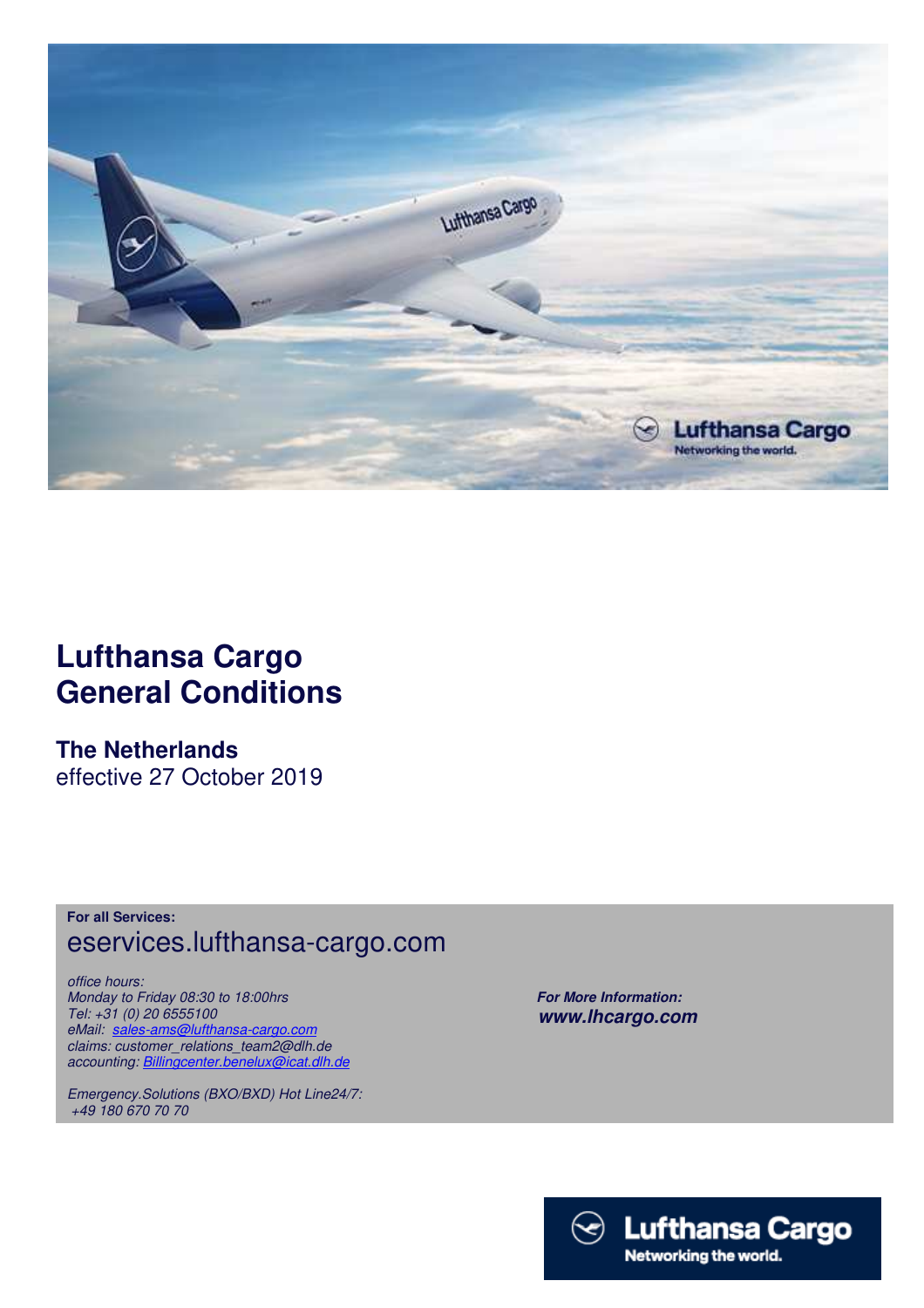Until further notice from Lufthansa Cargo the present Standard Rate Sheet (SRS) WI 2019/20 is valid from October,27 2019 (based on Air Waybill (AWB) issue date).

The rates listed are net/net per kilogram chargeable weight in local market currency (EUR) excluding commissions, surcharges, taxes and fees. The applicable rates and surcharges will be charged based on AWB issue date.

The rates shown are valid on LH, EW, OS, SN, XG and XQ routings and on our JV destinations on NH, UA and CX routings only, unless indicated otherwise. For destinations not listed in our SRS, TACT or industry rates for origin/destination apply.

Rates are based on weight/volume ratio 1:6 (kilogram/liter). Different rates may apply for cargo with lower- and/or higher density.

Rates displayed on the AWB must not be lower than the minimum rate level published in this SRS.

Option1 (in case only td.Pro and td.Flash Rates are listed explicitly):

- The SRS applies to General Cargo only. Special Products, including rate details, are listed under "Special Products Rates" within this document.
- Option2 (in case more products than td.Pro and td.Flash are listed explicitly):
	- The SRS applies to General Cargo and dedicated Special Products. Rate details for further Special Products are listed under "Special Products Rates" within this document.

Lufthansa Cargo disclaims any liability for typing errors or misprints with respect to any rates published in this SRS.

Lufthansa Cargo reserves the right to change rates, additional fees and/or conditions whenever it becomes necessary. Furthermore, Lufthansa Cargo reserves the right to apply increases and/or fees at any time. In such cases, Lufthansa Cargo is entitled to terminate the SRS with immediate effect.

This SRS is to be treated as confidential and must not be passed to third parties.

The Conditions of Carriage specified on the reverse side of the AWB and the IATA Multilateral Agreement apply to any transport.

The exclusive place of jurisdiction is Frankfurt/Main, Germany. The law of the Federal Republic of Germany applies exclusively, without reference to the choice of law provisions thereof.

 Embargoes or restriction to any destination have to be checked prior to booking. For shipments that cannot be booked electronically, please contact our Service Center.

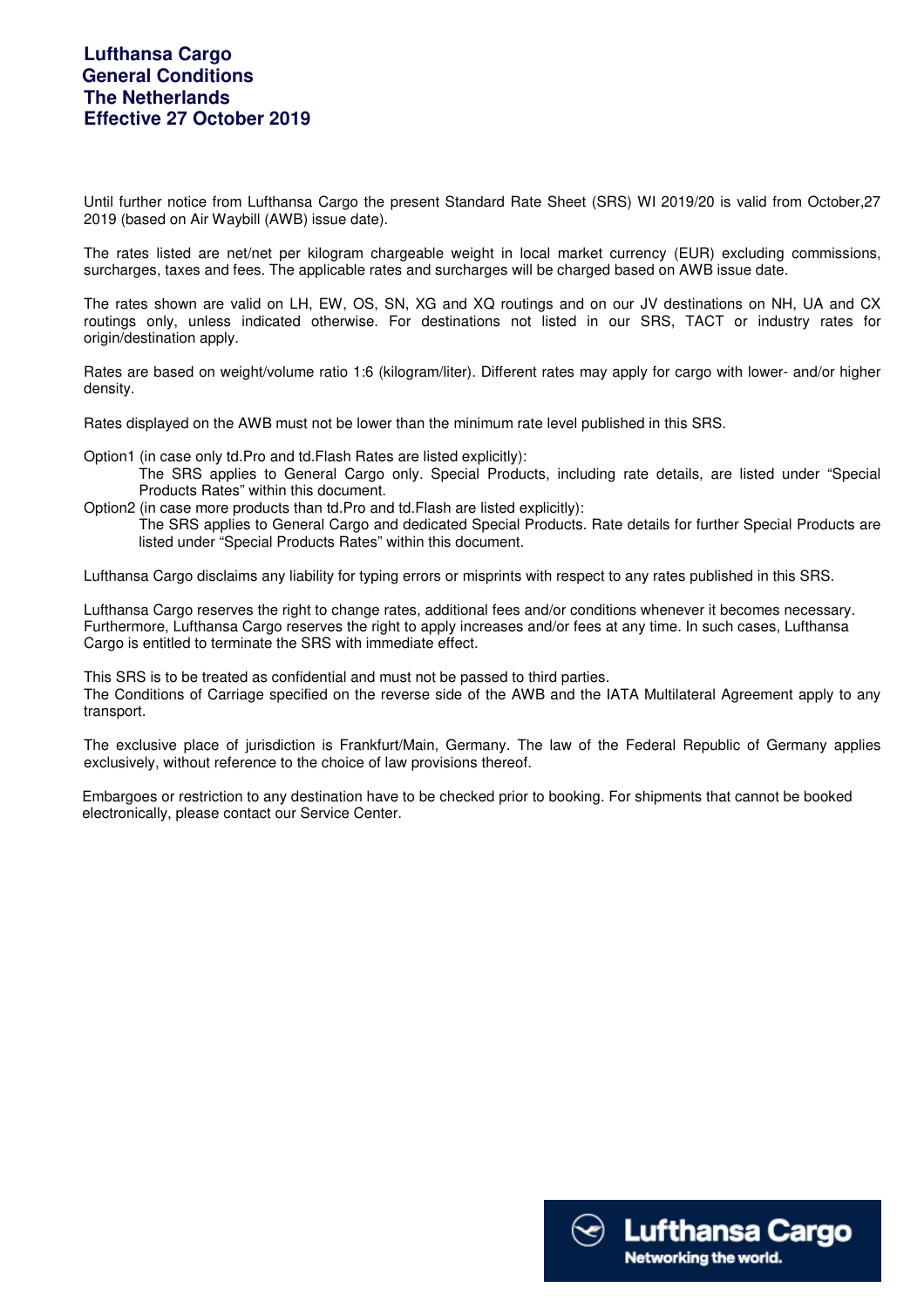**Note: e-Bookable consignments below 300KG shall be booked through e-Channels only.**

## FEES AND SURCHARGES

- 1. Administration fee: in case LCAG needs to arrange overfly, transit and/or import permits on behalf of shipper, € 500 per AWB will be charged.
- 2. For POD (Proof of delivery) requests a fee of € 60 per AWB will be charged.
- 3. For LC (Landing certificate) requests a fee of € 35 per AWB will be charged.
- 4. A) In case a routing is terminated at any European LCAG Hub, freight charges of € 0,25+ASC p/kg (MIN.€ 45+ASC) are due and an administration fee of € 100 will be charged (storage- and/or special handling charges excluded). B) In case a shipment must be returned ex any European LCAG Hub to the station of origin, freight charges of € 0,50+ASC p/kg (MIN.€ 45+ASC) are due and an administration fee of € 100 will be charged (storage- and/or special handling charges excluded).
- 5. HAWB (House Air Waybill) transmission by the forwarder is required for all consolidated shipments worldwide. Following fees apply (AAMS fee): A) € 2 per HAWB for every electronic data transmission.  $B$ )  $\in$  12 per HAWB for manual disposal with hardcopies.
- 6. In case of NO SHOW (shipment exceeding 500kgs chargeable weight) or weight reduction (reduction of more than 500kgs chargeable weight) not reported to Lufthansa Cargo prior to latest acceptance time (LAT) a fee of  $\epsilon$  0,10 p/kg chargeable weight will be applied.
- 7. Fees and surcharges as per www.lufthansa-cargo.com/charges-fees apply, unless stated otherwise within these General Conditions.
- 8. Cool/td incident report: a fee of  $\epsilon$  300 applies for requesting a detailed analysis of temperature excursions and the resulting report hereof.
- 9. td.Basic: for significant changes to shipment details e.g. change to departure and/or destination station, shipment not delivered or delivered after the contracted LAT (latest acceptance time) or is cancelled, the product or the contracted LAT is changed, the chargeable weight is reduced by more than 25% the booking charge is  $\epsilon$  0.05 p/kg chargeable weight with a minimum of  $\epsilon$  50.

 N.B. changes to the booking parameters after receipt of the booking confirmation or at goods acceptance may lead to reassessment of your shipment.

- 10. For Pharmaceuticals / Pharmaceutical Products (PIL) a check fee of € 25 per AWB will be charged.
- 11. For Live Animals (Live/td / AVI) delivered at AMS a check fee of € 45 per AWB will be charged.
- 12. For shipments delivered on Paper AWB (non EAW/EAP) a fee of € 12 will be charged.
- 13. A manual booking fee of € 12 per Air Waybill will be charged for all td.Flash and td.Pro bookings initially processed by the Lufthansa Cargo Customer Service or Service Center.
- 14. For Dangerous Goods (DGR) following "Re-Check" Fees apply:

1. Radioactive in excepted packages / DGR in excepted quantities + RDS / dry Ice (ICE)  $\epsilon$  30<br>2. All other DGR

 $\epsilon$  60+piece fee